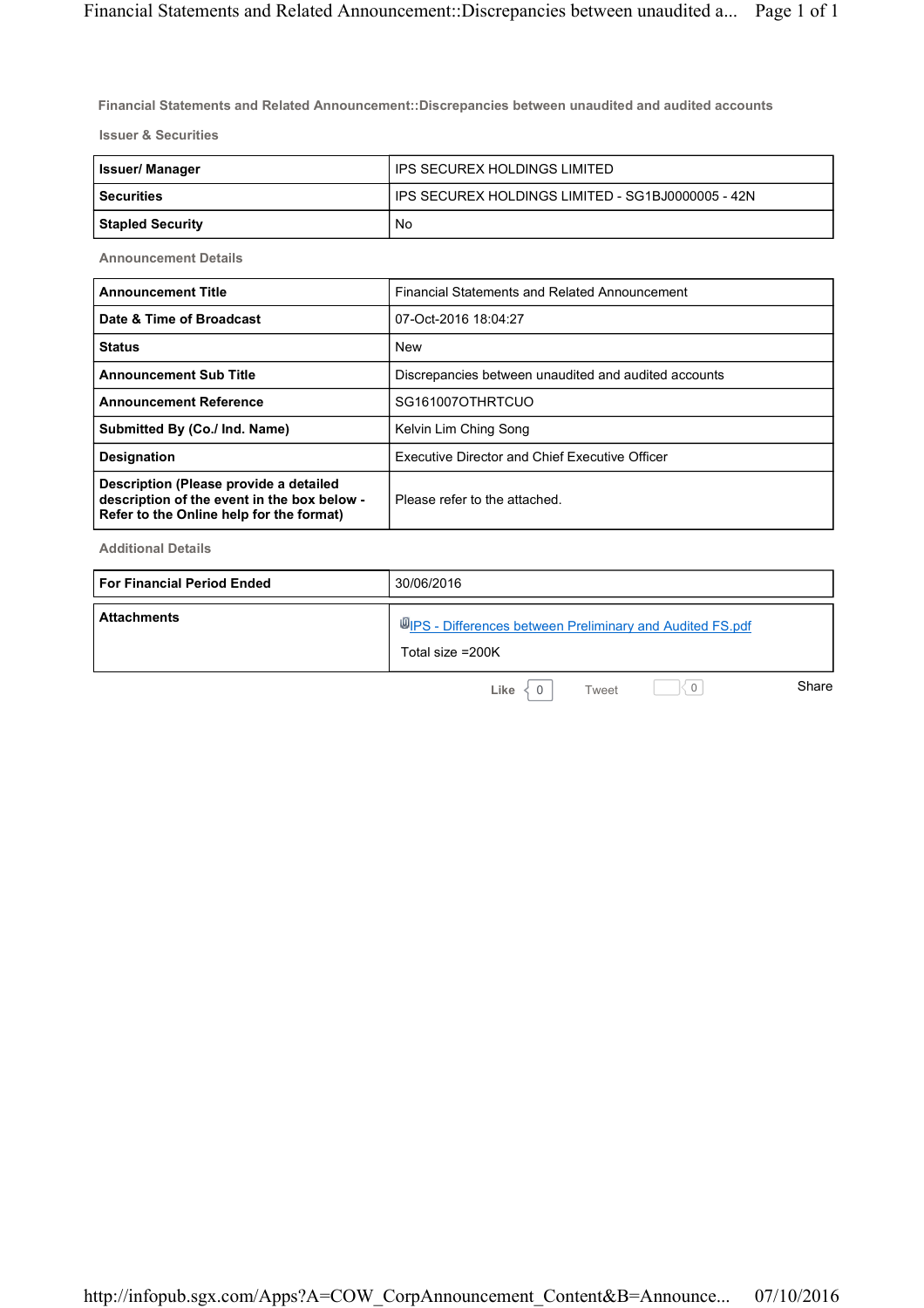

**IPS SECUREX HOLDINGS LIMITED**  (Company Registration No. 201327639H) (Incorporated in the Republic of Singapore)

## **DIFFERENCES BETWEEN PRELIMINARY AND AUDITED FINANCIAL STATEMENTS FOR THE FINANCIAL YEAR ENDED 30 JUNE 2016**

The board of directors (the "**Board**") of IPS Securex Holdings Limited (the "**Company**" and, together with its subsidiaries, the "**Group**") refers to the announcement on the unaudited consolidated full year financial statements for the financial year ended 30 June ("**FY**") 2016 made by the Company on 22 August 2016 (the "**FY2016 Results Announcement**").

Unless otherwise defined, all terms and references used herein shall bear the same meaning ascribed to them in the FY2016 Results Announcement and references therein.

Since the release of the FY2016 Results Announcement, the audit of the consolidated financial statements of the Company and the Group for FY2016 has been completed. The Board wishes to announce and clarify certain differences between the unaudited consolidated financial statements and audited consolidated financial statements ("**FY2016 Audited Results**") for FY2016.

Pursuant to Rule 704(5) of the Listing Manual Section B: Rules of Catalist of the Singapore Exchange Securities Trading Limited ("**Catalist Rules**"), the following represents the adjustments made during the finalisation of the audit: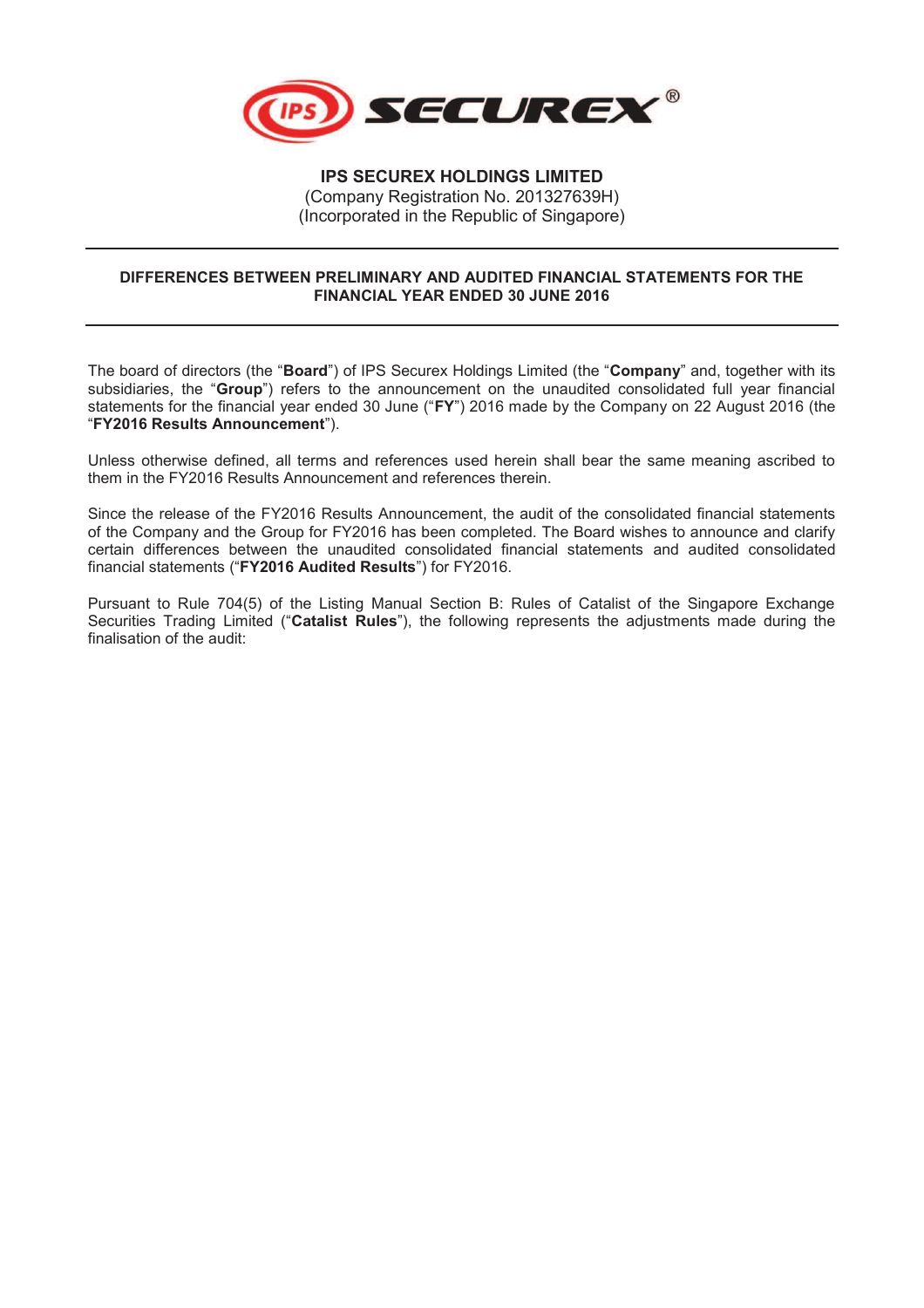## **Consolidated Statement of Financial Position**

|                                       | As at 30 June 2016 |                  |                          |      |
|---------------------------------------|--------------------|------------------|--------------------------|------|
|                                       | <b>Audited</b>     | <b>Unaudited</b> | <b>Difference</b>        | Note |
| <b>ASSETS</b>                         | <b>S\$</b>         | S\$              | S\$                      |      |
| <b>Current assets</b>                 |                    |                  |                          |      |
| Cash and cash equivalents             | 3,914,031          | 3,914,031        |                          |      |
| Trade receivables                     | 6,874,261          | 10,368,561       | (3,494,300)              | 1    |
| Other receivables                     | 934,431            | 934,431          |                          |      |
| Loan to subsidiary corporation        |                    |                  |                          |      |
| Inventories                           | 751,615            | 751,615          |                          |      |
| Total current assets                  | 12,474,338         | 15,968,638       | (3,494,300)              | 1    |
| <b>Non-current assets</b>             |                    |                  |                          |      |
| Investment in subsidiary corporations |                    |                  |                          |      |
| Plant and equipment                   | 4,590,913          | 4,590,913        |                          |      |
| Long term trade receivables           | 3,690,529          | 196,229          | 3,494,300                | 1    |
| Total non-current assets              | 8,281,442          | 4,787,142        | 3,494,300                | 1    |
| <b>Total assets</b>                   | 20,755,780         | 20,755,780       |                          |      |
| <b>LIABILITIES AND EQUITY</b>         |                    |                  |                          |      |
| <b>Current liabilities</b>            |                    |                  |                          |      |
| Trade payables                        | 3,579,508          | 3,579,508        |                          |      |
| Other payables                        | 2,062,204          | 2,062,204        |                          |      |
| Finance lease                         | 216,389            | 216,389          |                          |      |
| Borrowings                            | 556,712            | 556,712          | $\overline{\phantom{0}}$ |      |
| Income tax payable                    | 340,009            | 340,009          |                          |      |
| <b>Total current liabilities</b>      | 6,754,822          | 6,754,822        |                          |      |
| <b>Non-current liabilities</b>        |                    |                  |                          |      |
| Finance lease                         | 73,327             | 73,327           |                          |      |
| <b>Borrowings</b>                     | 674,087            | 674,087          |                          |      |
| Deferred tax liabilities              | 400,170            | 400,170          |                          |      |
| Total non-current liabilities         | 1,147,584          | 1,147,584        |                          |      |
| <b>Total liabilities</b>              | 7,902,406          | 7,902,406        |                          |      |
| <b>Capital and reserves</b>           |                    |                  |                          |      |
| Share capital                         | 9,405,906          | 9,405,906        |                          |      |
| Capital reserves                      | (589, 999)         | (589, 999)       |                          |      |
| Accumulated profit                    | 4,037,467          | 4,037,467        |                          |      |
| Total capital and reserves            | 12,853,374         | 12,853,374       |                          |      |
| <b>Total liabilities and equity</b>   | 20,755,780         | 20,755,780       |                          |      |
|                                       |                    |                  |                          |      |

Note:

(1) The decrease in Trade Receivables and the increase in Long-Term Trade Receivables is due to the reclassification of an amount of S\$3,494,300 in Trade Receivables in the FY2016 Results Announcement to Long-Term Trade Receivables in the FY2016 Audited Results pursuant to an instalment plan agreed subsequent to year end with a customer in the Rest of Southeast Asia for repayment over five pre-agreed instalments commencing from August 2016 to September 2018.